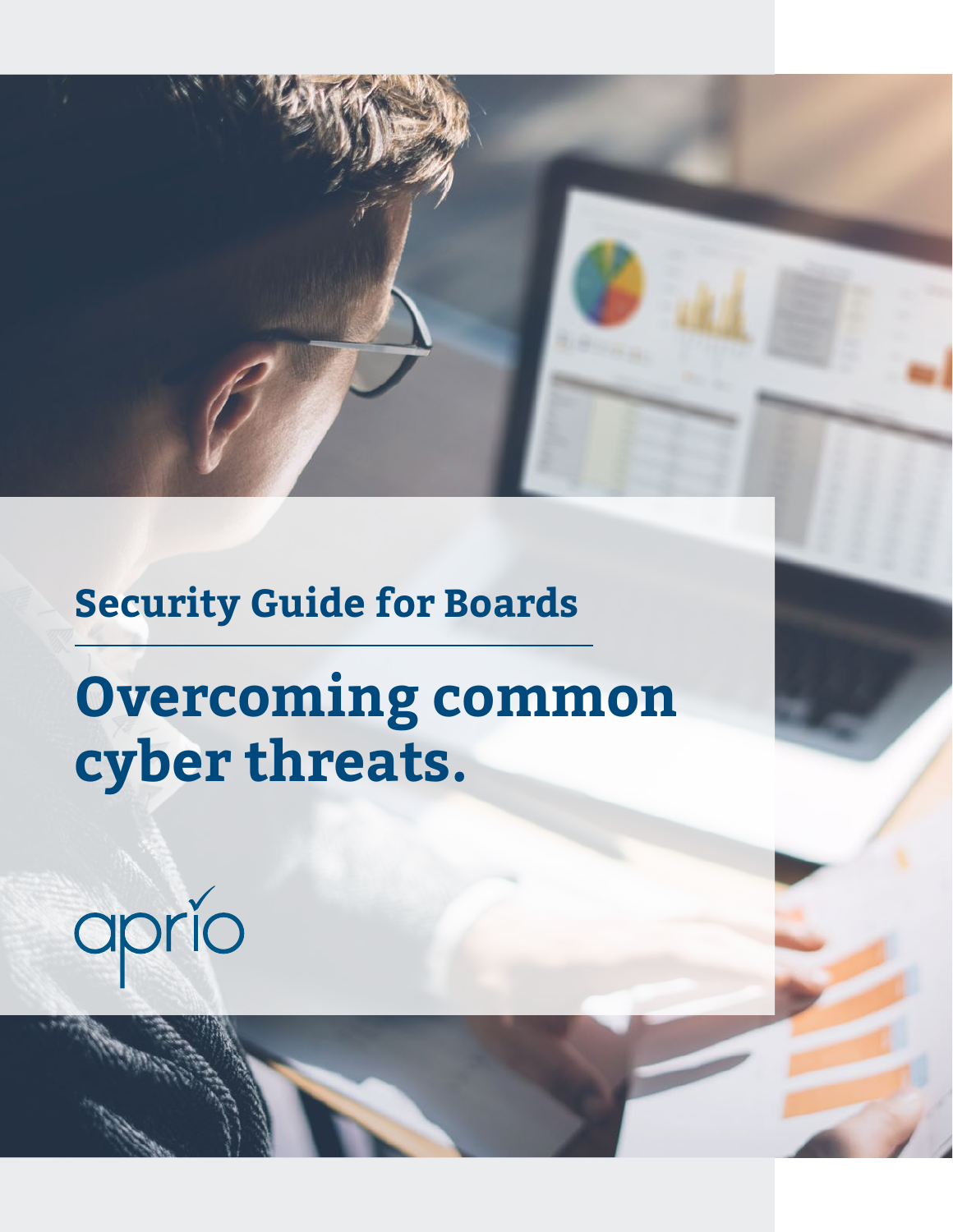Gartner estimates that by 2020, virtually all large enterprises will need to report annually to their board of directors on cybersecurity and technology risk, and this timeline seems conservative. It will likely be a standard requirement much sooner.

With this increased focus on security, what about security of board information itself? Board communications bring challenges above and beyond internal company data

Part of a board administrator's job is to coach and oversee how directors communicate, to ensure that they don't unintentionally leave company data unsecured. Directors are busy,

mobile, and sometimes less-than-tech savvy. How many of them right now are saving documents outside your safety protections and onto their desktops? How many are conducting board decision debates over email?

While IT often laments human behavior, the fact is that administrators need to safeguard against those things we all know "people shouldn't do" – but do.

**Whether you're using board portal software or board meeting management tools like email, Dropbox, Share-Point or an in-house system, there are three key threats to watch.**

Cybersecurity has always been top-ofmind for IT departments, and these days, it's an increasingly important issue for boards as well.

## **Data can be downloaded.**

When you send information electronically to your board members, they need to review it and depending on how data is sent, directors can put data at risk when accessing documents.

Email is notoriously insecure and will require directors to download material outside of their email. Dropbox may seem secure due to its AES 256-bit encryption, but similar to email, your data will not stay within Dropbox. It will be opened by directors and potentially saved elsewhere (e.g., their desktop).

With SharePoint, as well, the documents are only secure when they reside within the system. As soon as they're saved elsewhere, you've lost control – and you don't even know the data has been removed.

**Board management software can provide administrators control of whether documents may be printed or downloaded and can track who has accessed documents – all to protect sensitive material.**

### **THREAT**



**SOLUTION**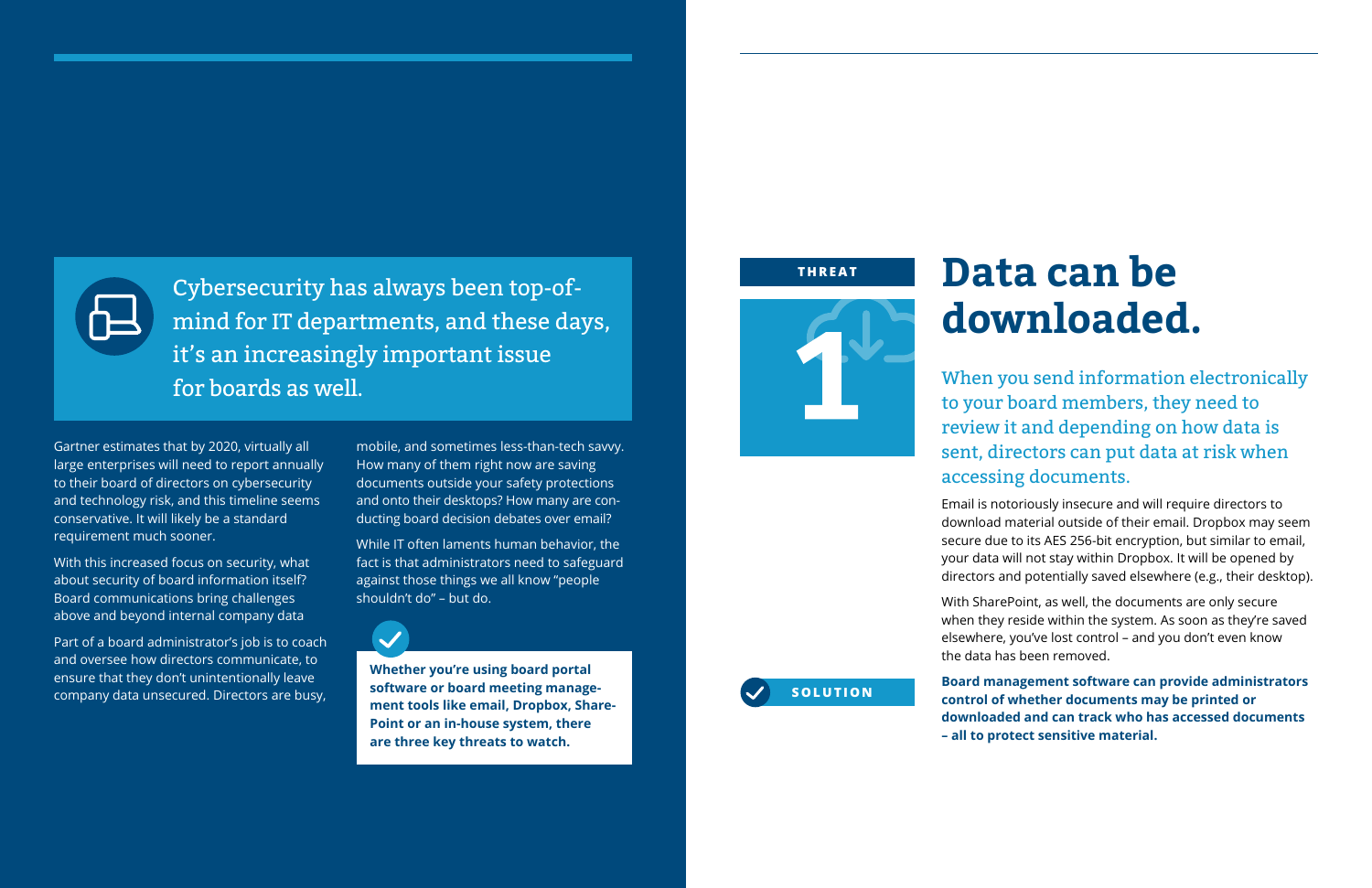

### **THREAT Decisions and THREAT communications are data.**

When you use Dropbox, SharePoint or another in-house system for board communications, you need to put in place a separate platform for discussion and decisions to prevent director temptation to discuss decisions over email, which is generally unsecure.

**Beyond being a one-stop source for board materials, a board portal provides instant tools for directors to annotate documents and discuss board decisions. Whether these discussions are across the whole board or with select directors, it's all kept secure. Administrators can also post questions to the board through surveys. These features help keep sensitive topics out of everyone's inbox.**



# **Lost data doesn't disappear.**

No one intends to lose their tablet, phone or laptop, but mistakes happen to the best of us. The key issue for board administrators is whether you can remove data from a lost or stolen device if you need to. Email, documents and even potential Dropbox access are instantly at risk.

**The ability to purge data is essential for confidential company material. Board portals allow for rapid response if a device or laptop is lost, with instant, remote data-wiping.**

#### **SOLUTION**

**SOLUTION**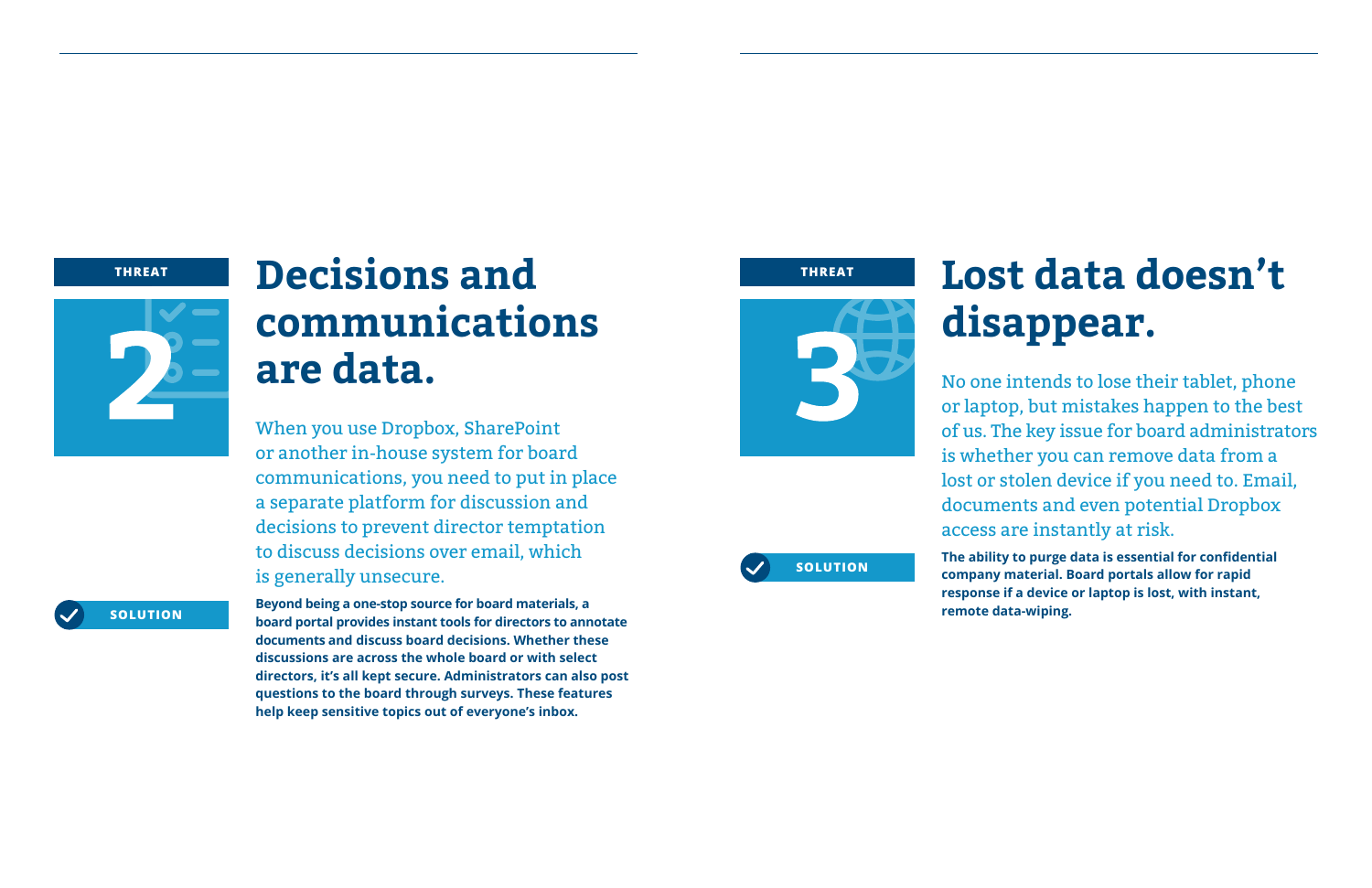#### **KEEPING DATA SECURE WITH YOUR BOARD OF DIRECTORS**





**Shares board book via board portal (encrypted files, restrictions on downloads)**

> **Reviews document in board portal**

**Adds annotation to document in board portal**

**Shares discussion with other directors via board portal**

**Loses tablet but advises admin, so they can wipe data remotely from the board portal** 

> **Polls directors via board portal**



**Accesses company information in a crisis, through a board portal that ensures business continuity**

**Sends files via Dropbox or email**

**Downloads sensitive document to desktop**

**Sends document with comments via email**

**Loses tablet holding company information**

**Fails to purge Dropbox contents**

**Sends question to directors via email**

**Loses access to company-built interface in a disaster or crisis situation** 



### **Safeguarding your board – key things to consider**

The challenge with security is the complexity of board communication. When choosing board collaboration tools, you need to consider the end-to-end activities of board members, as they access, review, and communicate.

### **These five security-focused features will help keep your data safe:**

- Encryption during transit and at rest
- Ability to restrict downloads if required
- Easy, secure forum for shared notes (e.g., annotations within a portal)
- Easy, secure way to record decisions (e.g., survey tool)
- Ability to wipe data remotely, upon a lost or stolen device

Last year, the cost of cyber security to companies rose 22.7 per cent to an average of US\$11.7 million, primarily due to security breaches. Protecting your board will help ensure that you don't become part of this statistic.